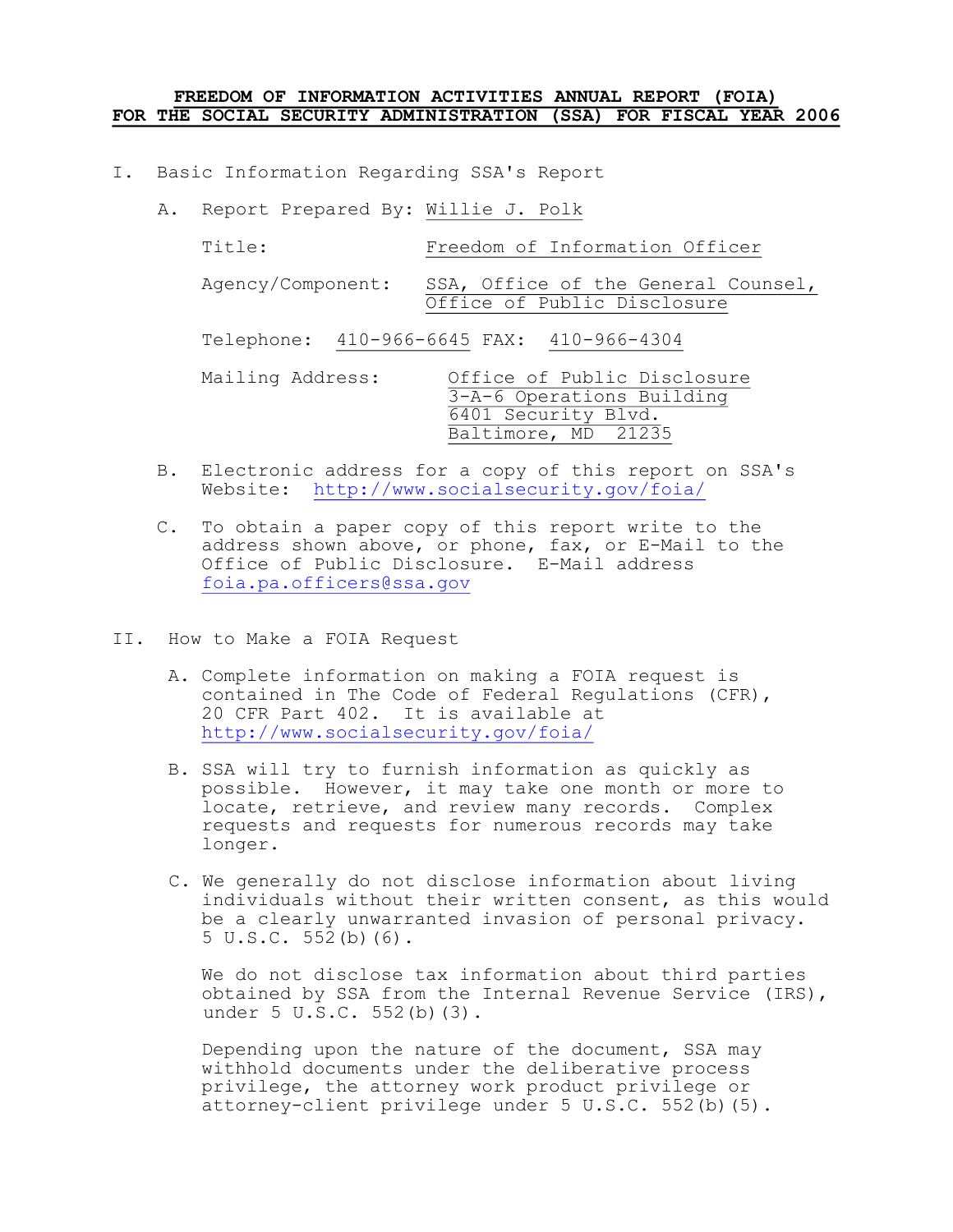- III. Definitions of Terms and Acronyms Used in the Report
	- A. Agency specific acronyms or other terms.

1. SSA - Social Security Administration 2. SSN - Social Security number

- B. Basic terms, expressed in common terminology.
	- 1. FOIA/PA Request Freedom of Information Act/ Privacy Act request. A FOIA request is generally a request for access to records concerning a third party, an organization, or a particular topic of interest. A Privacy Act request is a request for records concerning oneself; such requests are also treated as FOIA requests. (All requests for access to records, regardless of which law is cited by the requester, are included in this report.)
	- 2. Initial Request a request to a Federal agency for access to records under the FOIA.
	- 3. Appeal a request to a Federal agency asking that it review, at a higher administrative level, a full denial or partial denial of access to records under the FOIA, or any other FOIA determination such as a matter pertaining to fees.
	- 4. Processed Request or Appeal a request or appeal for which an agency has taken a final action on the request or the appeal in all respects.
	- 5. Multi-Track Processing a system in which simple requests requiring relatively minimal review are placed in one processing track and more voluminous and complex requests are placed in one or more other tracks. Requests in each track are processed on a first-in/first-out basis. A requester who has an urgent need for records may request expedited processing. (See below).
	- 6. Expedited Processing an agency will process a FOIA request on an expedited basis when a requester has shown an exceptional need or urgency for the records which warrants prioritization of his or her request over other requests that were made earlier.
	- 7. Simple Request a FOIA request that an agency using multi-track processing places in its fastest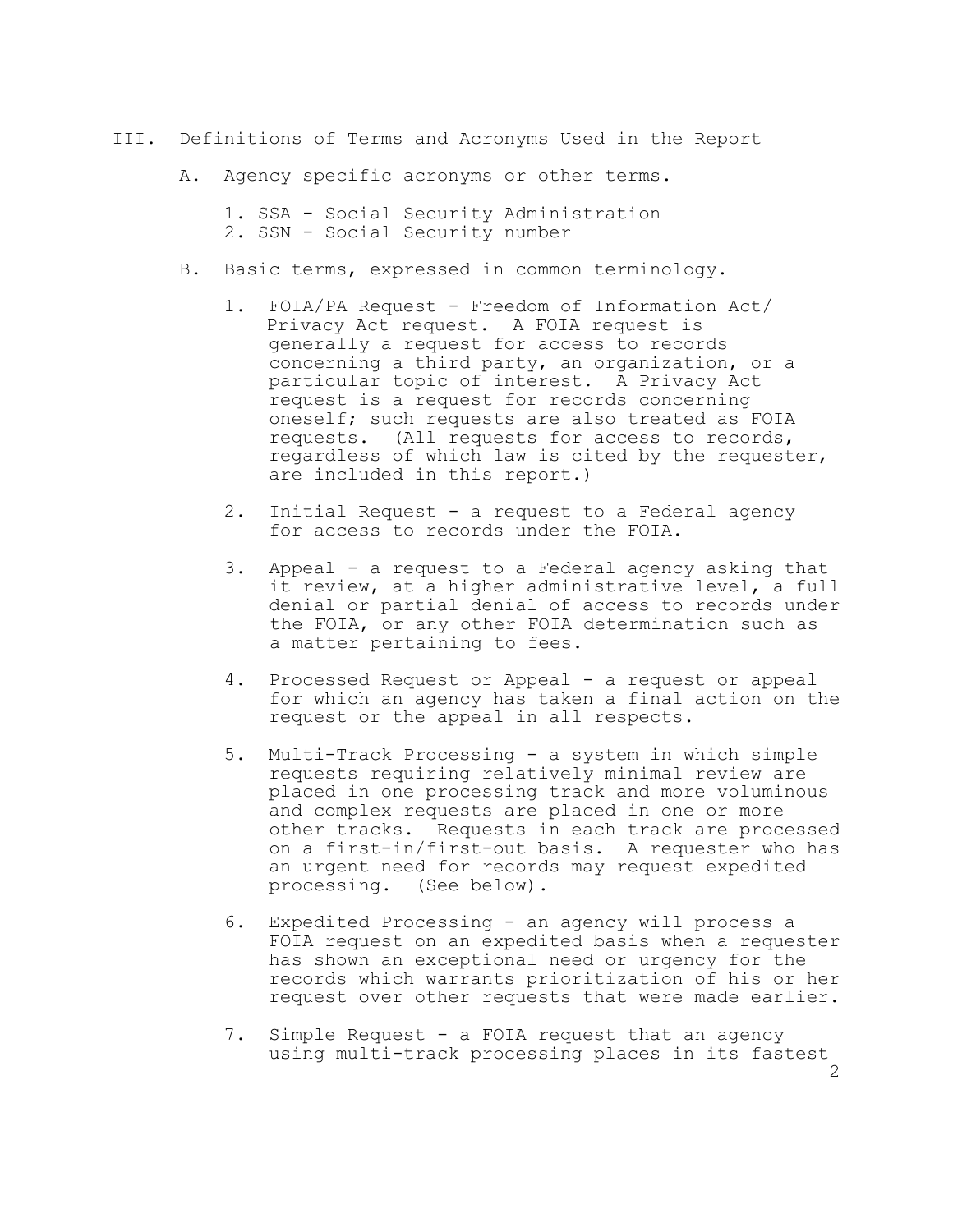(nonexpedited) track based on the volume and/or simplicity of records requested.

- 8. Complex Request a FOIA request that an agency using multi-track processing places in a slower track based on the volume and/or complexity of records requested.
- 9. Grant an agency decision to disclose all records in full in response to a FOIA request.
- 10. Partial Grant an agency decision to disclose a record in part in response to a FOIA request, deleting information determined to be exempt under one or more of the FOIA's exemptions; or a decision to disclose some records in their entireties, but to withhold others in whole or in part.
- 11. Denial an agency decision not to release any part of a record or records in response to a FOIA request because all the information in the requested records is determined by the agency to be exempt under one or more of the FOIA's exemptions, or for some procedural reason (such as no record is located in response to a FOIA request).
- 12. Time Limits the time period for an agency to respond to a FOIA request (ordinarily 20 working days from proper receipt of a perfected" FOIA request).
- 13. "Perfected" Request a FOIA request for records which adequately describes the records sought, which has been received by the FOIA office of the agency or agency component in possession of the records, and for which there is no remaining question about the payment of applicable fees.
- 14. Exemption 3 Statute a separate Federal statute prohibiting the disclosure of a certain type of information and authorizing its withholding under FOIA subsection (b)(3).
- 15. Median Number the middle, not average, number. For example, of 3, 7, and 14, the median number is 7.
- 16. Average Number the number obtained by dividing the sum of a group of numbers by the quantity of numbers in the group. For example, of 3, 7, and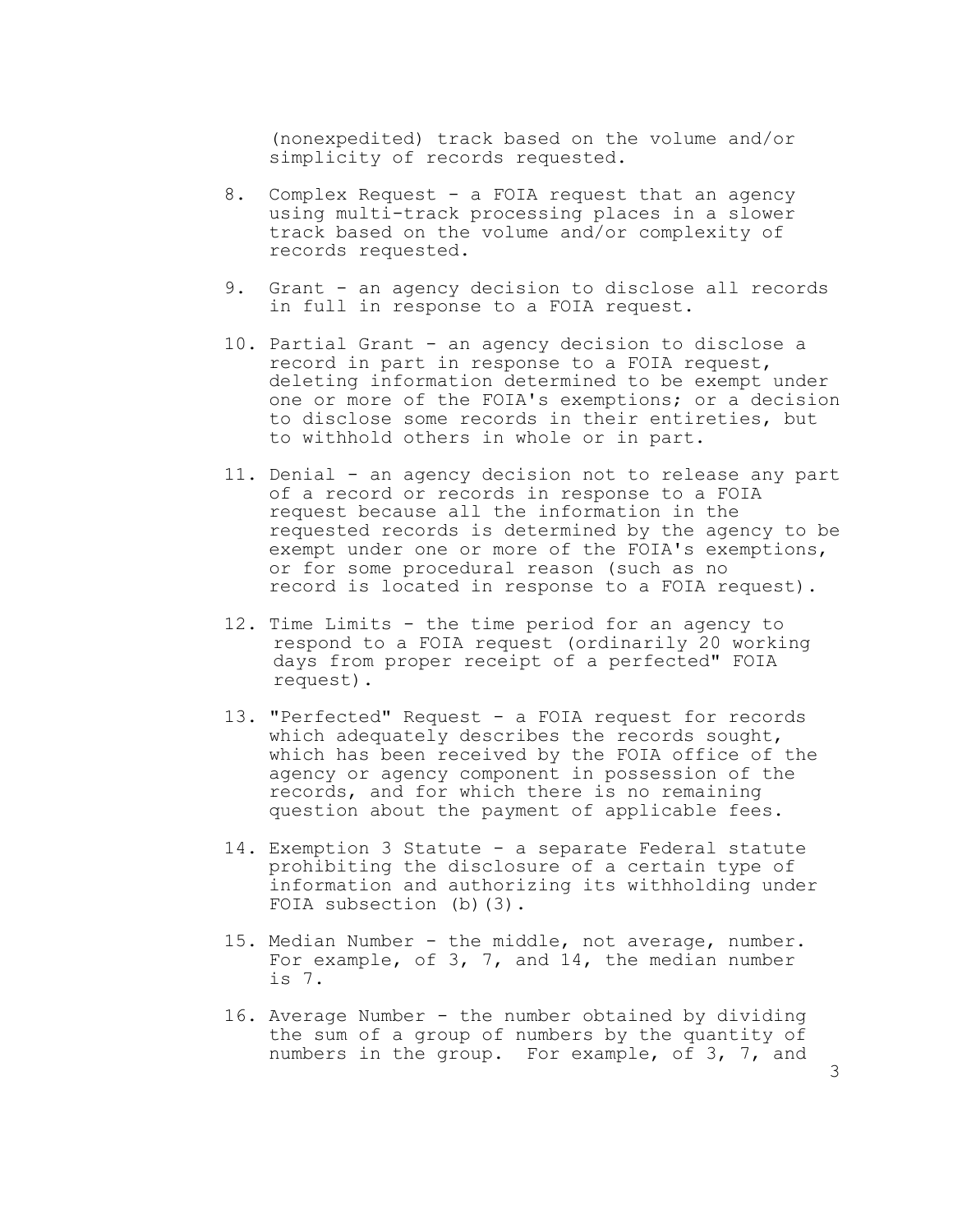14, the average number is 8.

## IV. Exemption 3 Statutes

- A. List of exemption 3 statutes relied on by the Agency during the fiscal year.
	- 1. 26 U.S.C. 6103 SSA withholds tax return information, such as third party addresses and employers' names and addresses, in situations in which section 6103 of the Internal Revenue Code is applicable.

41 U.S.C. 253b(m) The National Defense Authorization Act for Fiscal Year 1997, Public Law No. 104-201, codified at 41 U.S.C. 253b(m), contained a prohibition on the release of contractor proposals under the FOIA. It prohibits the disclosure of any proposal that is not set forth or incorporated by reference in a contract entered into between an agency and the contractor that submitted the proposal. This provides blanket protection for proposals of unsuccessful offerors.

2. Statement of whether a court has upheld the use of each statute.

26 U.S.C. 6103: Yes

Examples:

The withholding of tax return information has been approved under three different cases. See e.g., Church of Scientology v. IRS, 484 U.S. 9, 15 (1987); Aronson v. IRS, 973 F.2d 962, 964-65 (1st Cir. 1992) (finding that IRS lawfully exercised discretion to withhold street addresses pursuant to 26 U.S.C. section 6103(m)(1)); and Long v. IRS, 891 F.2d 222, 224 (9th Cir. 1989) (holding that deletion of taxpayers' identification does not alter confidentiality of section 6103 information).

The United States Supreme Court and most appellate courts that have considered withholding tax return information have held either explicitly or implicitly that section 6103 of the Internal Revenue Code satisfies subpart (B) of exemption 3.

41 U.S.C. 253b(m): Yes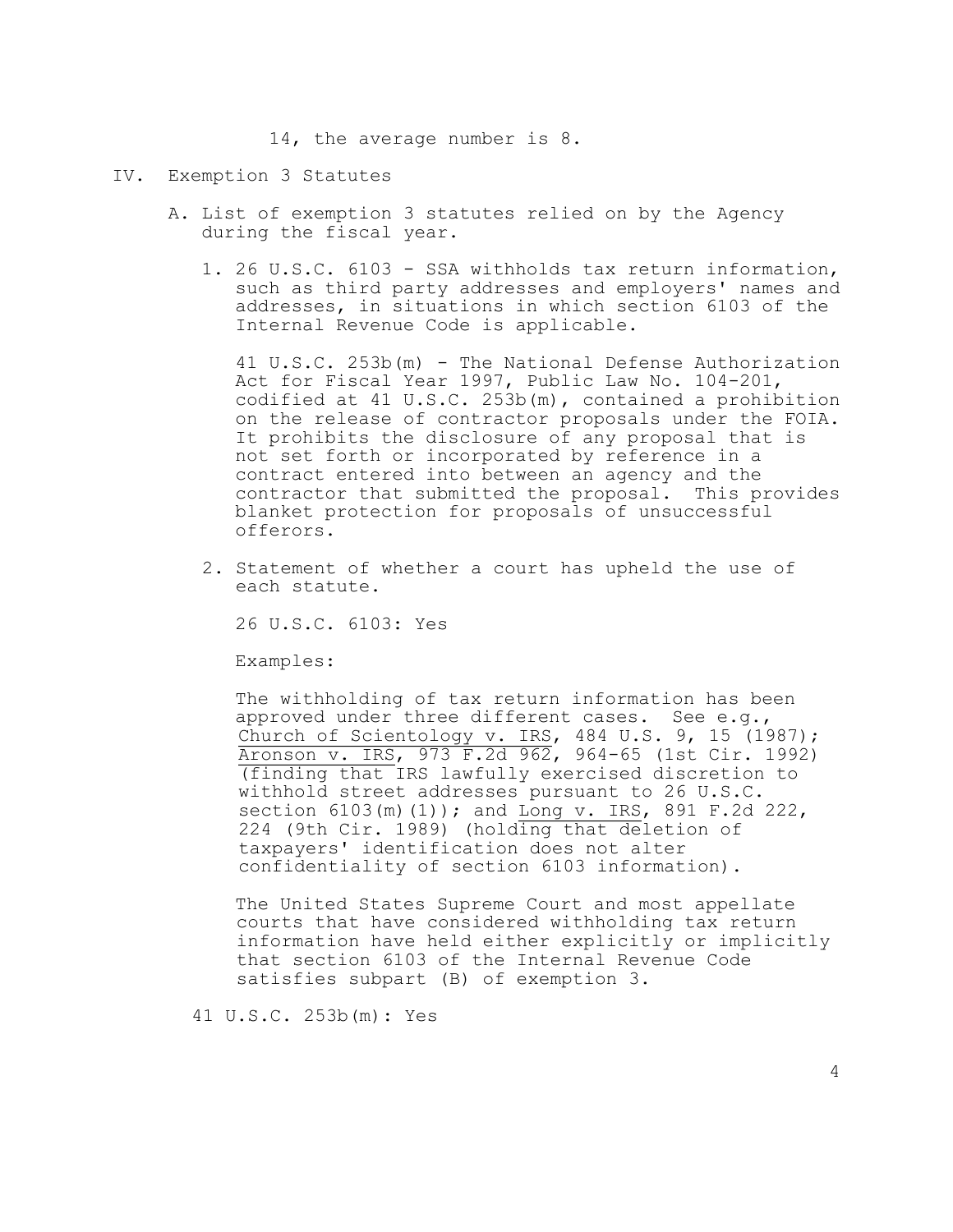Example:

The withholding of contractor proposals under this statute has been approved in Hornbostel v. Department of Interior, 305 F.Supp.2d 21. (D.D.C. 2003)

#### V. Initial FOIA/PA Access Requests

A. Number of initial requests

|  | 1. Number of requests pending as |       |
|--|----------------------------------|-------|
|  | of end of preceding year         | 1,428 |

- 2. Number of requests received during fiscal year 2006 18,691,031
- 3. Number of requests processed during fiscal year 2006 18,691,303
- 4. Number of requests pending as of end of fiscal year 2006 1,156

## B. Disposition of initial requests

|  | 1. Number of total grants                        | 18,689,562 |
|--|--------------------------------------------------|------------|
|  | 2. Number of partial grants                      | 238        |
|  | 3. Number of denials based<br>on FOIA exemptions | 458        |

Number of times each FOIA exemption is used (multiple exemptions can be used for individual cases):

| (1)  | Exemption        |     |                      |
|------|------------------|-----|----------------------|
| (2)  | Exemption 2      |     | $11\overline{6}$     |
| (3)  | Exemption        | З   | $\overline{56}$      |
| (4)  | Exemption        | 4   | $\overline{19}$      |
| (5)  | Exemption 5      |     | $1\overline{21}$     |
| (6)  | Exemption        | - 6 | 400                  |
| (7)  | Exemption $7(A)$ |     | 0                    |
| (8)  | Exemption 7(B)   |     | $\overline{0}$       |
| (9)  | Exemption $7(C)$ |     | $1\overline{3}$      |
| (10) | Exemption 7(D)   |     | $\overline{0}$       |
| (11) | Exemption $7(E)$ |     | $\overline{0}$       |
| (12) | Exemption $7(F)$ |     |                      |
| (13) | Exemption        | - 8 | $\frac{1}{\sqrt{1}}$ |
| (14) | Exemption        | 9   |                      |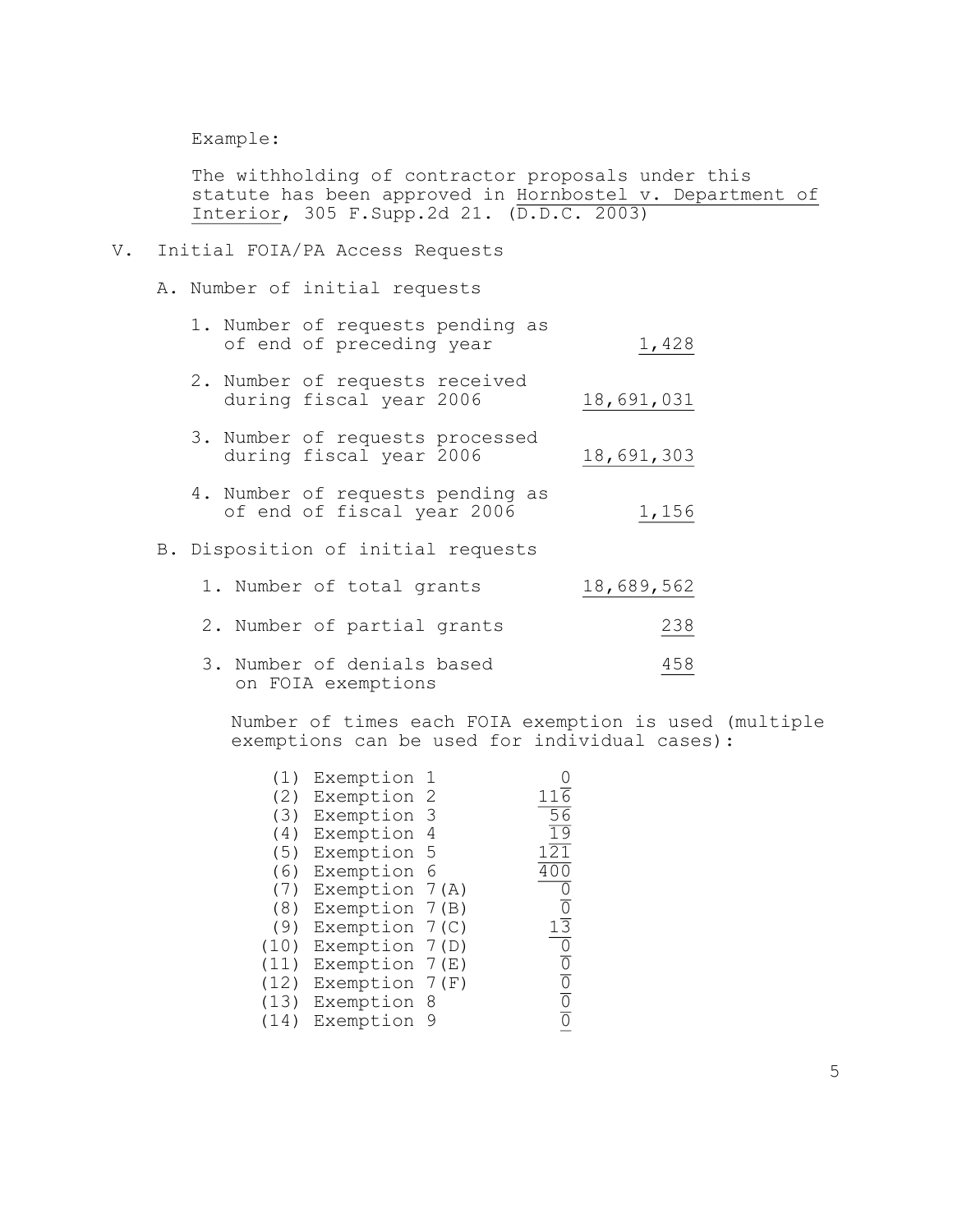|     | 4. Total other reasons for non-disclosure                                                                                                                                                                                                                                                                          | 1,045                                                                                    |
|-----|--------------------------------------------------------------------------------------------------------------------------------------------------------------------------------------------------------------------------------------------------------------------------------------------------------------------|------------------------------------------------------------------------------------------|
|     | a. No record<br>b. Referrals<br>c. Request withdrawn<br>d. Fee-related reason<br>e. Records not reasonably described<br>f. Not a proper FOIA request for some<br>other reason<br>g. Not an agency record<br>h. Duplicate request<br>i. Other (general information on making<br>a FOIA/PA request and fee schedule) | 229<br>$\frac{0}{20}$ $\frac{8}{20}$ $\frac{0}{20}$ $\frac{0}{20}$ $\frac{0}{20}$<br>660 |
| VI. | Appeals of Initial Denials of FOIA/PA Requests                                                                                                                                                                                                                                                                     |                                                                                          |
|     | A. Number of Appeals                                                                                                                                                                                                                                                                                               |                                                                                          |
|     | 1. Appeals received during fiscal<br>year                                                                                                                                                                                                                                                                          | $\frac{77}{2}$                                                                           |
|     | 2. Appeals processed during fiscal<br>year                                                                                                                                                                                                                                                                         | $\frac{72}{2}$                                                                           |
|     | B. Disposition of Appeals                                                                                                                                                                                                                                                                                          |                                                                                          |
|     | 1. Number completely upheld<br>$\frac{38}{11}$<br>2. Number partially reversed<br>3. Number completely reversed                                                                                                                                                                                                    |                                                                                          |
|     | Number of times each FOIA exemption is used (multiple<br>exemptions can be used for individual cases):                                                                                                                                                                                                             |                                                                                          |
|     | Exemption 1<br>$\frac{0}{2}$ $\frac{0}{2}$<br>Exemption 2<br>Exemption 3<br>Exemption 4<br>$\frac{2}{\sqrt{10}}\frac{1}{\sqrt{10}}$<br>Exemption 5<br>Exemption 6<br>Exemption 7A<br>Exemption 7B<br>Exemption 7C<br>Exemption 7D<br>Exemption 7E<br>Exemption 7F<br>Exemption 8                                   |                                                                                          |

Exemption 9  $\overline{0}$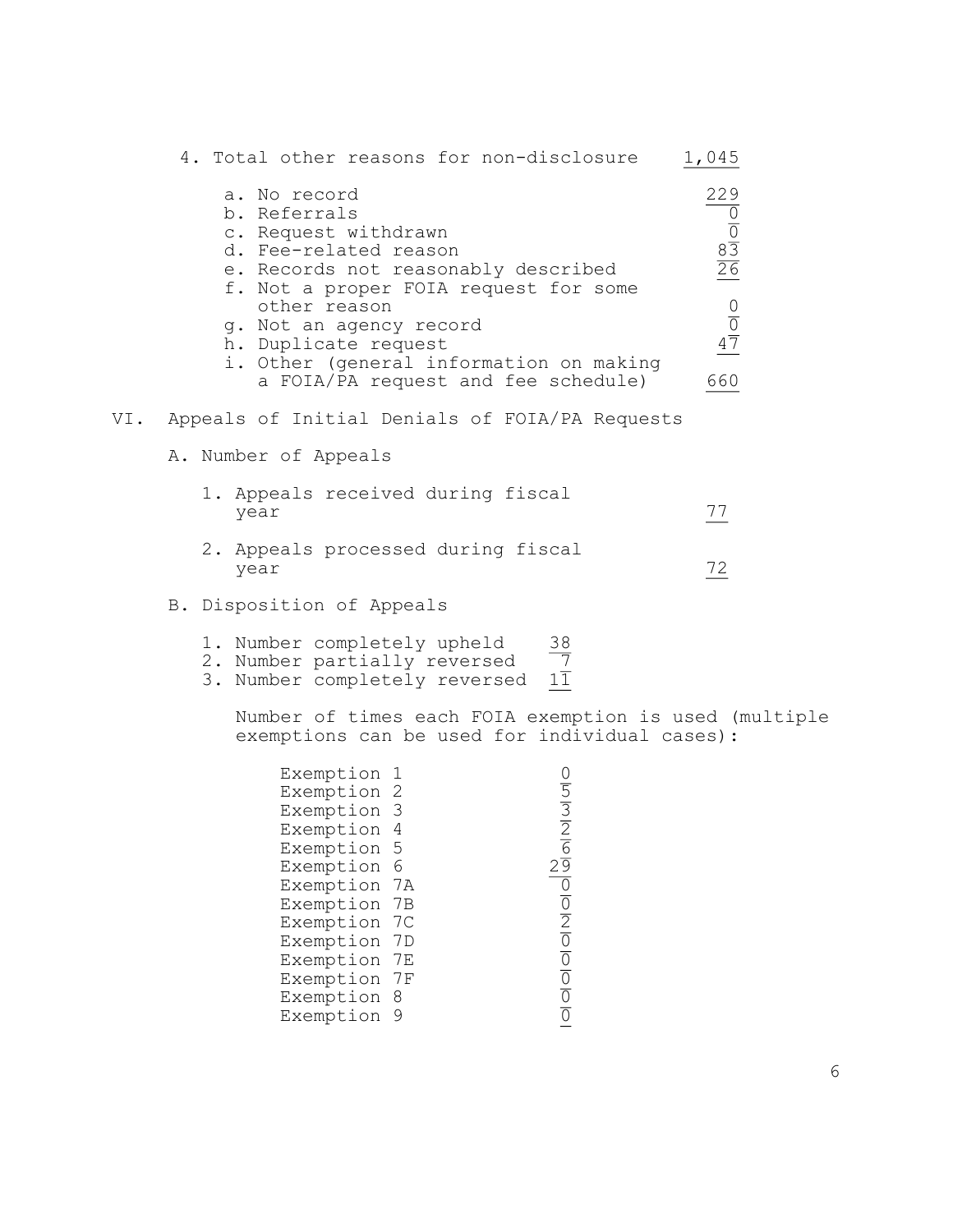|  | 4. Total other reasons for non-disclosure                                                                                                                                                                                                                                             |  | 16                                                                |
|--|---------------------------------------------------------------------------------------------------------------------------------------------------------------------------------------------------------------------------------------------------------------------------------------|--|-------------------------------------------------------------------|
|  | a. No record<br>b. Referrals<br>c. Request withdrawn<br>d. Fee-related reason<br>e. Records not reasonably described<br>f. Not a proper FOIA request for<br>some other reason<br>q. Not an agency record<br>h. Duplicate request<br>i. Other - failure to comply with<br>requirements |  | $\frac{5}{2}$ $\frac{2}{2}$ $\frac{5}{2}$<br>$\frac{0}{\sqrt{3}}$ |
|  | VII. Compliance With Time Limits/Status of Pending Requests                                                                                                                                                                                                                           |  |                                                                   |
|  | A. Median processing time for requests processed during the<br>year                                                                                                                                                                                                                   |  |                                                                   |
|  | 1. Fast track                                                                                                                                                                                                                                                                         |  |                                                                   |

| a. Number of requests processed<br>$\frac{1,402}{9}$<br>b. Median number of days to process                      |
|------------------------------------------------------------------------------------------------------------------|
| 2. Simple requests                                                                                               |
| a. Number of requests processed<br>$\frac{362}{13}$<br>b. Median number of days to process                       |
| 3. Complex requests                                                                                              |
| a. Number of requests processed<br>$\frac{1,415}{30}$<br>b. Median number of days to process                     |
| 4. Requests accorded expedited processing.                                                                       |
| a. Number of requests processed<br>$\frac{0}{0}$<br>b. Median number of days to process                          |
| 5. Simple requests for Social Security number<br>applications and other Office of Earnings Operations<br>records |
| a. Number of requests processed<br>$\frac{31,423}{2}$<br>b. Median number of days to process                     |
| 6. Simple requests handled by non-FOIA staff                                                                     |
|                                                                                                                  |

a. Number of requests processed 18,656,701 b. Median number of days to process Not available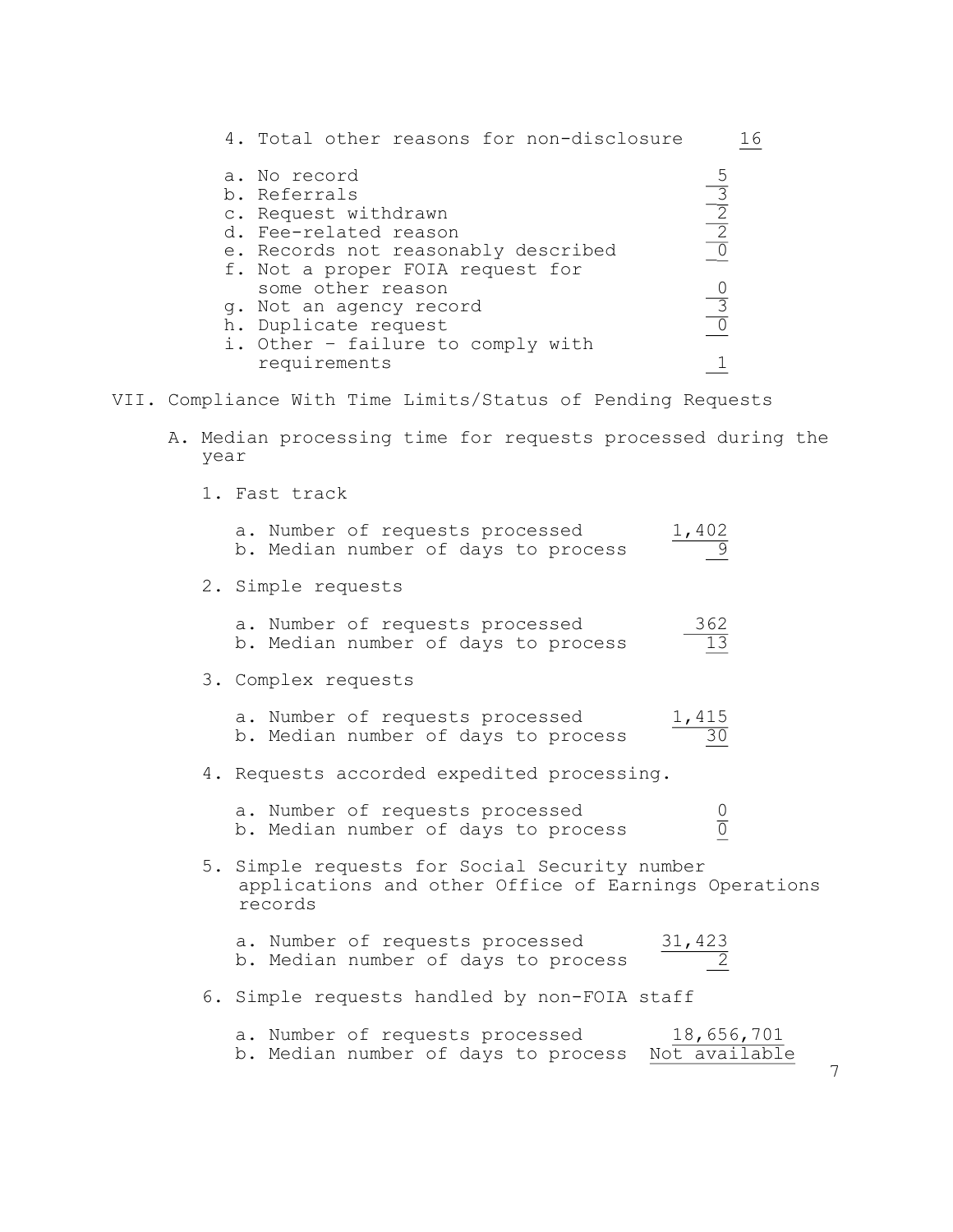NOTE: SSA continues to capture non-FOIA staff simple requests from field and district offices through an automatic workload database. The workload report consists primarily of these PA access requests. Nearly all of these requests are processed on the same day.

#### B. Status of pending requests

1. Fast track

|  | a. Number of requests pending<br>b. Median number of days pending                                     | 17<br>6                |  |
|--|-------------------------------------------------------------------------------------------------------|------------------------|--|
|  | 2. Simple requests                                                                                    |                        |  |
|  | a. Number of requests pending<br>b. Median number of days pending                                     | 12<br>$\overline{4}$   |  |
|  | 3. Complex requests                                                                                   |                        |  |
|  | a. Number of requests pending<br>b. Median number of days pending                                     | 104<br>$\overline{37}$ |  |
|  | 4. Requests accorded expedited processing                                                             |                        |  |
|  | a. Number of requests pending<br>b. Median number of days pending                                     |                        |  |
|  | 5. Simple requests for Social Security number<br>applications and other Office of Earnings Operations |                        |  |

|  | a. Number of requests pending    | 1,023         |
|--|----------------------------------|---------------|
|  | b. Median number of days pending | Not available |

#### VIII. Comparison with Previous Year

records

In this report, SSA shows that we processed 18,691,303 requests in FY 2006, as compared to 17,223,713 processed in FY 2005. As we have explained elsewhere in this report, the 1,467,590 increase in requests processed mostly represents a continuing rise in the number of PA access requests submitted to SSA either by the individual or by a third party with consent. Many businesses and government entities, such as banks, mortgage companies, department of motor vehicles, and social insurance agencies, ask their customers and clients to verify SSNs and/or certain benefit information as part of their regular business process. As in previous years, PA requests of this nature are rarely, if ever, denied.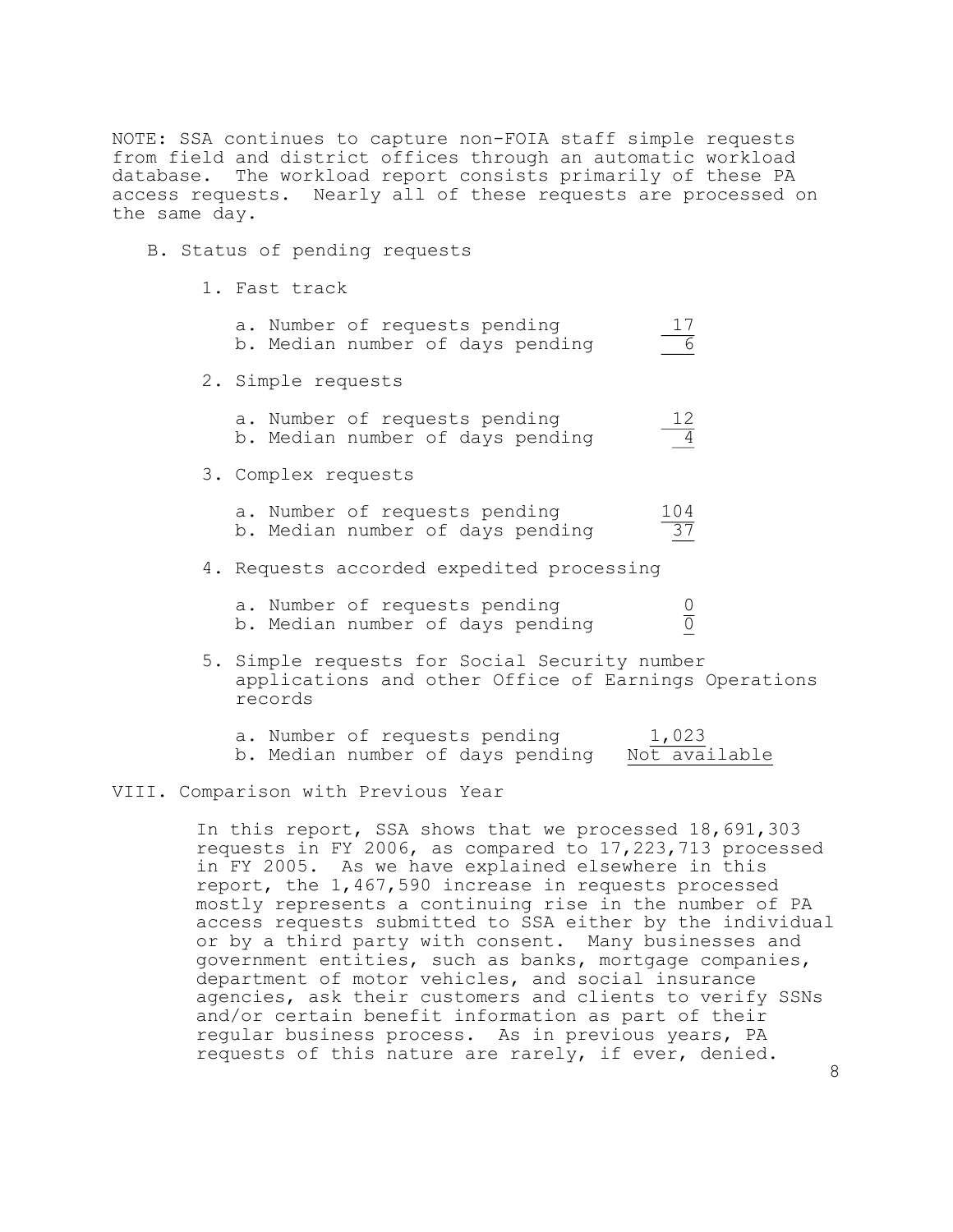The vast majority of field requests continue to involve these PA access requests, which have a quick turnaround time. Requesters usually receive a record in the same day; i.e., requests from a manual, copies of the Social Security Act, requests about themselves from SSA's computer systems, etc.

Most of the fees that SSA collected for earnings records and SSN verifications are based on a separate provision for fee charging in section 1106(c)of the Social Security Act (42 U.S.C. § 1306(c)), rather than the FOIA fee schedule. This provision allows SSA to recover the full cost of certain non-programmatic requests and is reflected by the increase in fee collections.

Other statistics significant to Agency:

|             |  |  | 1. Number of requests received for expedited |  |
|-------------|--|--|----------------------------------------------|--|
| processing: |  |  |                                              |  |

2. Number of requests granted expedited processing: 0

#### IX. Costs/FOIA Staffing

- A. Staffing levels
	- 1. Number of full-time FOIA personnel 38
	- 2. Number of personnel with part-time or occasional FOIA duties (Work Years) 366
	- 3. Total number of FOIA personnel (Work Years) 404
- B. Total costs (including staff and all resources)

| 1. FOIA processing (including appeals) | \$29,057,216    |
|----------------------------------------|-----------------|
| 2. Litigation-related activities       | \$48,307        |
| 3. Total costs                         | \$29,105,523    |
| 4. Comparison with FY 2005 Total       | $+ 6, 255, 879$ |

NOTE: SSA is reporting more resources expended commensurate with the steep rise in the reporting of processed requests.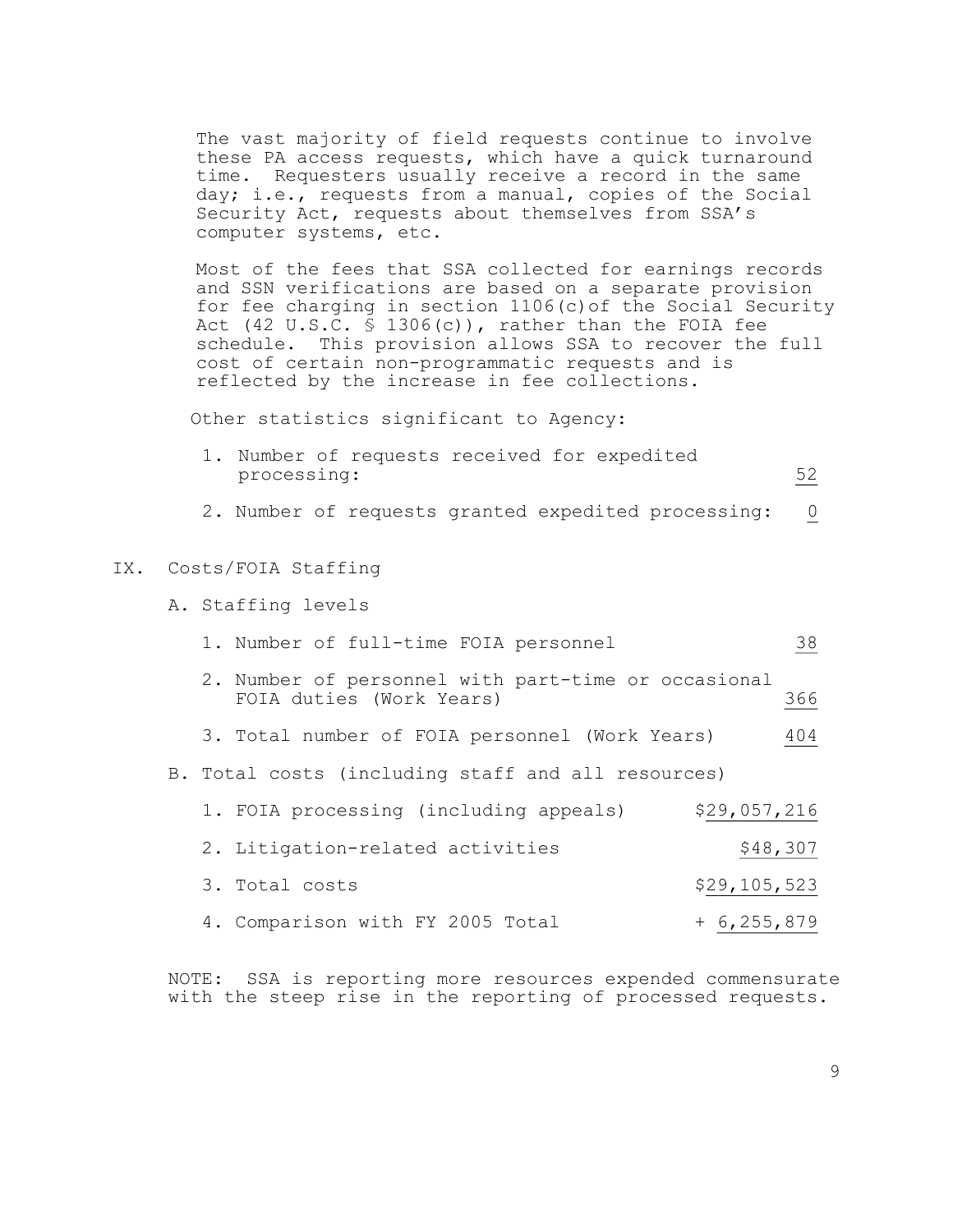X. Fees

- 1. Total amount of fees collected by Agency  $$7,978,575$ for processing requests
- 2. Percentage of total costs  $27\%$

XI. FOIA Regulations

See 20 CFR, Part 402. This regulation is available electronically at<http://www.ssa.gov/foia/>

XII. Report on FOIA Executive Order 13392 Implementation

On December 14, 2005, the President issued Executive Order 13392, which required each agency to conduct a review of its FOIA operations, develop an agency-specific plan to improve its administration of the Act, and to include in its annual FOIA report a description of its progress in meeting the milestones and goals established in its improvement plan.

This section of the annual FOIA report contains SSA's description of its progress in implementing the milestones and goals of the FOIA Improvement Plan.

The reporting period for this section concerning Executive Order implementation activities includes progress made by SSA through December 31, 2006.

A. Description of supplementation/modification of agency improvement plan (if applicable)

SSA added specific milestones and target dates to its improvement plan on November 6, 2006.

B. Report on agency implementation of its plan, including its performance in meeting milestones, with respect to each improvement area

SSA has met all of the goals and milestones established in the report it submitted on June 14, 2006, in response to Executive Order 13392, that were to be completed by December 31, 2006. The Office of Public Disclosure(OPD), the primary FOIA Requester Service Center for SSA, identified five areas of improvement in SSA's FOIA Improvement Plan, as part of an ongoing effort to elevate the quality of SSA's FOIA operations and administration. As outlined in the plan, OPD focused its efforts on the following improvement areas: streamlining operations, systems enhancements, training, reducing backlogs, and additional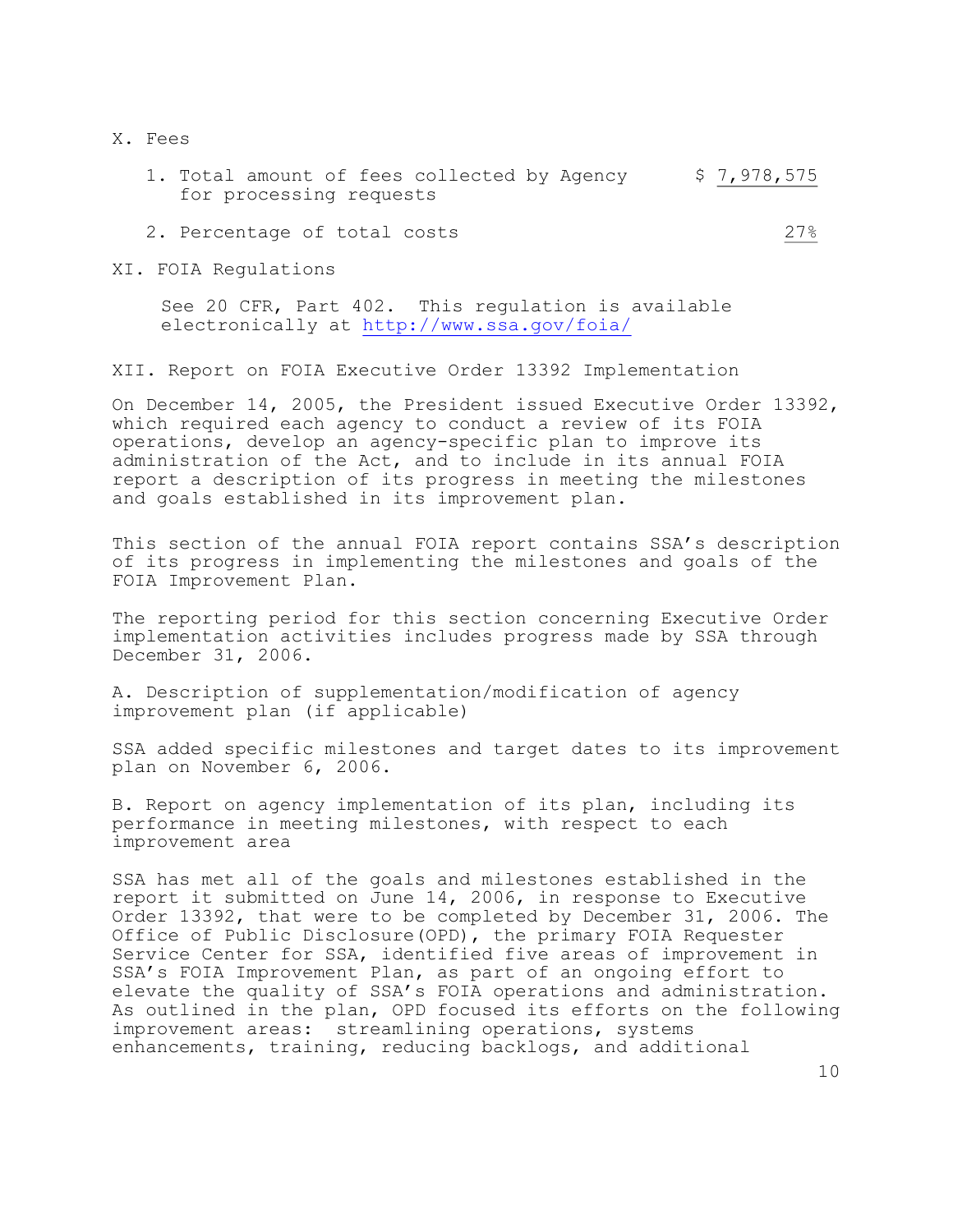## staffing. 1. Streamlining Operations

In the area of streamlining operations, OPD created two Division Director positions and realigned its staff which we believe greatly improves procedures and processes in assigning and reviewing work, as well as enhances the quality of written responses.

| Milestone                                | Status             |  |  |
|------------------------------------------|--------------------|--|--|
| Publish organizational changes in SSA    |                    |  |  |
| Organization Manual.                     | Completed 5/26/06  |  |  |
| Announce openings for Division Director  |                    |  |  |
| positions.                               | Completed 9/04/06  |  |  |
| Make selections for Division Director    |                    |  |  |
| positions.                               | Completed 10/29/06 |  |  |
| Train staff on organizational changes.   | Completed 11/15/06 |  |  |
| Realign staff.                           | Completed 11/26/06 |  |  |
| Begin functioning according to new plan. | Completed 11/28/06 |  |  |

## 2. Systems Enhancements

OPD is replacing its current semi-automated database control system and phasing in a comprehensive new e-FOIA system to handle all requests made to both our FOIA Requester Service Centers. Some of the system's enhanced features include an Internet interface and the ability to receive and process credit card payments via secure channels (pay.gov). The new system also has electronic redaction capability and an extensive management system which will greatly improve the FOIA process and facilitate the preparation of the FOIA annual report. As we planned, SSA completed testing, training, installation of the e-FOIA system and is beginning to the use the system to control and process work.

| Milestone                               | Status             |
|-----------------------------------------|--------------------|
| Complete acceptance testing.            | Completed 9/30/06  |
| Install necessary hardware/software.    | Completed 9/30/06  |
| Train staff on new system.              | Completed 12/20/05 |
| Implement feature to accept credit card |                    |
| payment through pay.gov.                | Completed 9/30/06  |
| Begin using new system to control and   |                    |
| process work.                           | Completed 10/1/06  |

#### 3. Training

In the area of training, OPD has always emphasized continuous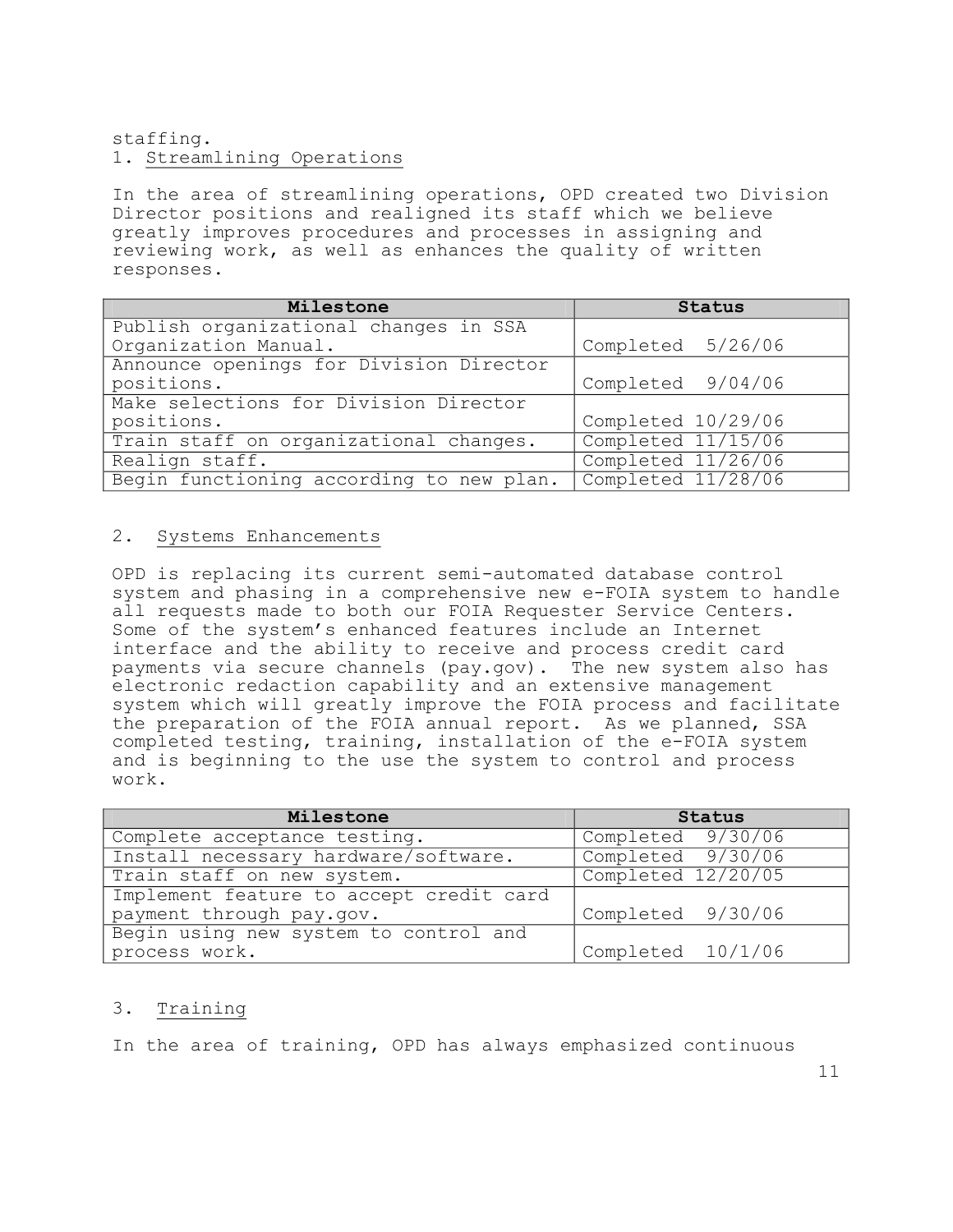training at various training forums for all of its employees, as well as other employees who serve as liaisons to SSA's regional offices and other components. OPD hosted a three-day training conference in August 2006, which we sponsor every two years, aligning with our goal of ensuring that FOIA analysts and liaisons are receiving ongoing training. It is our hope that newer FOIA analysts can continue to capitalize on the historical knowledge of our senior analysts on staff and from other agencies through periodic in-house training and outside enrichment training.

| Milestone                                                                                                                           | Status                                           |
|-------------------------------------------------------------------------------------------------------------------------------------|--------------------------------------------------|
| Host training conference for FOIA staff,<br>regional and headquarters liaisons in SSA<br>offices, and other interested headquarters |                                                  |
| personnel.                                                                                                                          | Completed 8/3/06                                 |
| Inform staff of availability of upcoming<br>training quarterly.                                                                     | Ongoing;<br>Last completed<br>12/29/06           |
| Schedule in-house training for new<br>employees and update/enrichment training<br>for current employees as needed.                  | Ongoing;<br>Last completed<br>10/18/06, 10/19/06 |

# 4. Backlogs

OPD has a minuscule backlog, and our ultimate goal is to eliminate it entirely through weekly management meetings to review the existing backlog, managerial oversight of workloads, and considerable executive attention to those requests that require other offices to provide OPD with responsive materials. With this effort, OPD will reduce existing backlog of initial FOIA requests by a substantial percentage each year as outlined in our improvement plan. By December 31, 2006, OPD completed its goal of identifying and closing 90% of its ten oldest FOIA requests of 2006. We also reduced our existing backlog by more than our 5% goal in 2006. SSA has already identified the ten oldest requests we will target for 2007, and we plan to complete all of those well ahead of our targeted processing time.

| Milestone                                | Status         |
|------------------------------------------|----------------|
| Quarterly, the Executive Director of OPD |                |
| will review existing backlog with other  |                |
| staff members in order to determine the  | Ongoing;       |
| number of cases pending for more than 20 | Last completed |
| days provided by statute.                | 12/22/06       |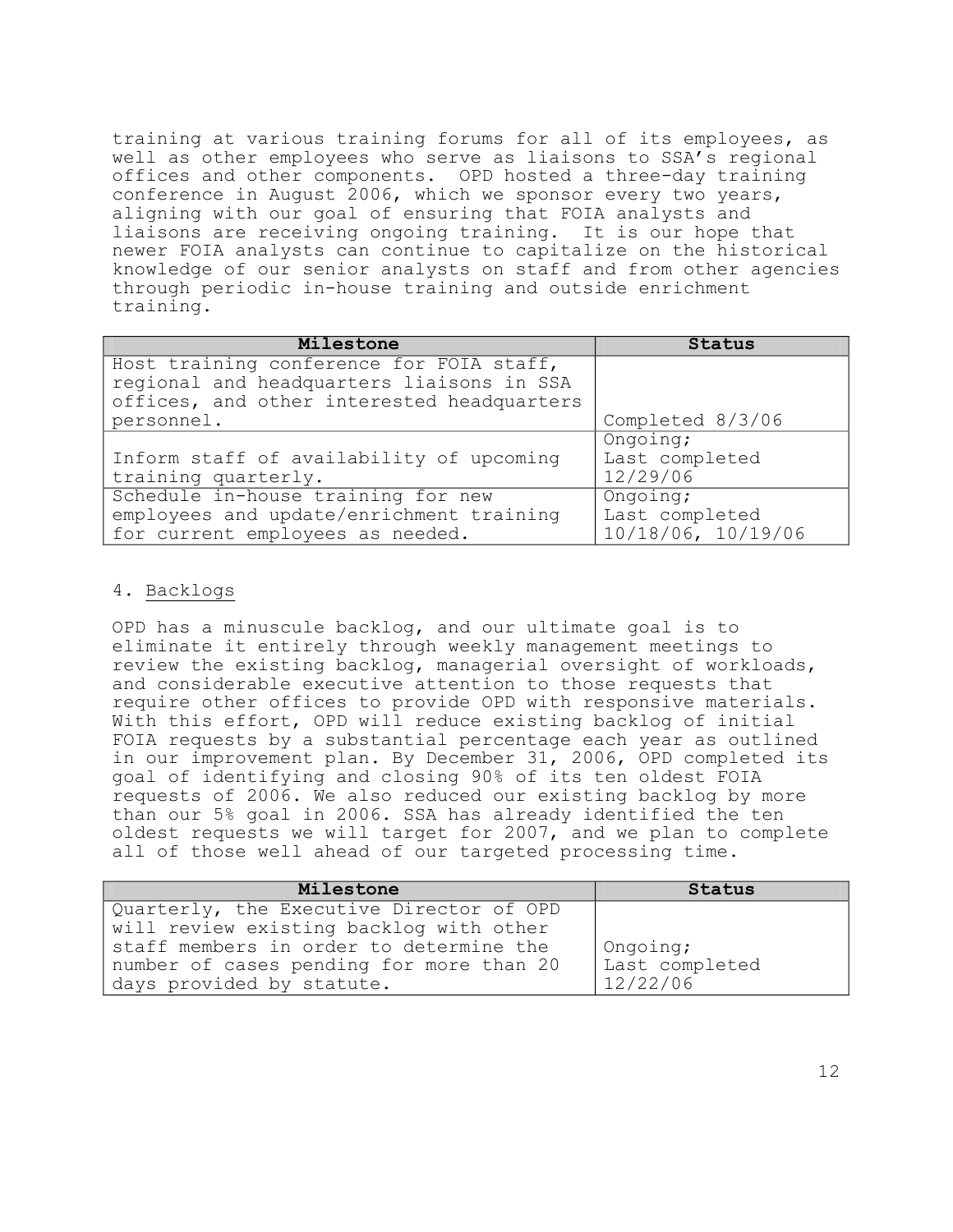| Quarterly, or more often, the Executive<br>Director of OPD along with the Deputy<br>Director of OPD will review the workload |                            |
|------------------------------------------------------------------------------------------------------------------------------|----------------------------|
| of each analyst to determine                                                                                                 | Ongoing;                   |
| redistribution and possible reallocation<br>of resources where needed.                                                       | Last completed<br>12/22/06 |
| Identify the 10 oldest FOIA requests                                                                                         | Completed 12/27/06         |
| pending.                                                                                                                     | for 2007                   |
|                                                                                                                              | Weekly; Ongoing;           |
| Weekly management staff meetings to                                                                                          | Last completed             |
| discuss 40 oldest FOIA requests.                                                                                             | 12/22/06                   |
| Implement the steps we have determined                                                                                       |                            |
| need to be taken to complete the                                                                                             |                            |
| processing of the 10 oldest requests from                                                                                    |                            |
| 2006.                                                                                                                        | Completed 9/30/06          |
| Close at least 90% of ten oldest FOIA                                                                                        |                            |
| requests from 2006.                                                                                                          | Completed 12/22/06         |

# 5. Staffing

Our final area of improvement from the Improvement Plan is staffing. We estimate that we will lose a large number of<br>experienced employees in the next few years to retirement. To experienced employees in the next few years to retirement. that end, OPD has announced additional vacancies and will continue to monitor staffing levels and make recommendations to SSA leadership in order to ensure that the number of personnel dedicated to FOIA is adequate to process expected increasing workloads.

| Milestone                                 | Status                                 |
|-------------------------------------------|----------------------------------------|
| Announce opening for vacant position (s). | Ongoing;<br>Last Completed<br>9/30/06  |
| Select employee(s) to fill positions.     | Ongoing;<br>Last Completed<br>10/29/06 |
| Announce additional vacancies.            | Ongoing;<br>Last completed<br>11/20/06 |

The change to the organizational structure of OPD, the phasing in of our new e-FOIA system, as well as our focus on backlogs, employee training, and additional staffing, will greatly improve our work processes and increase our efficiency and control over future SSA workloads as outlined in our Improvement Plan.